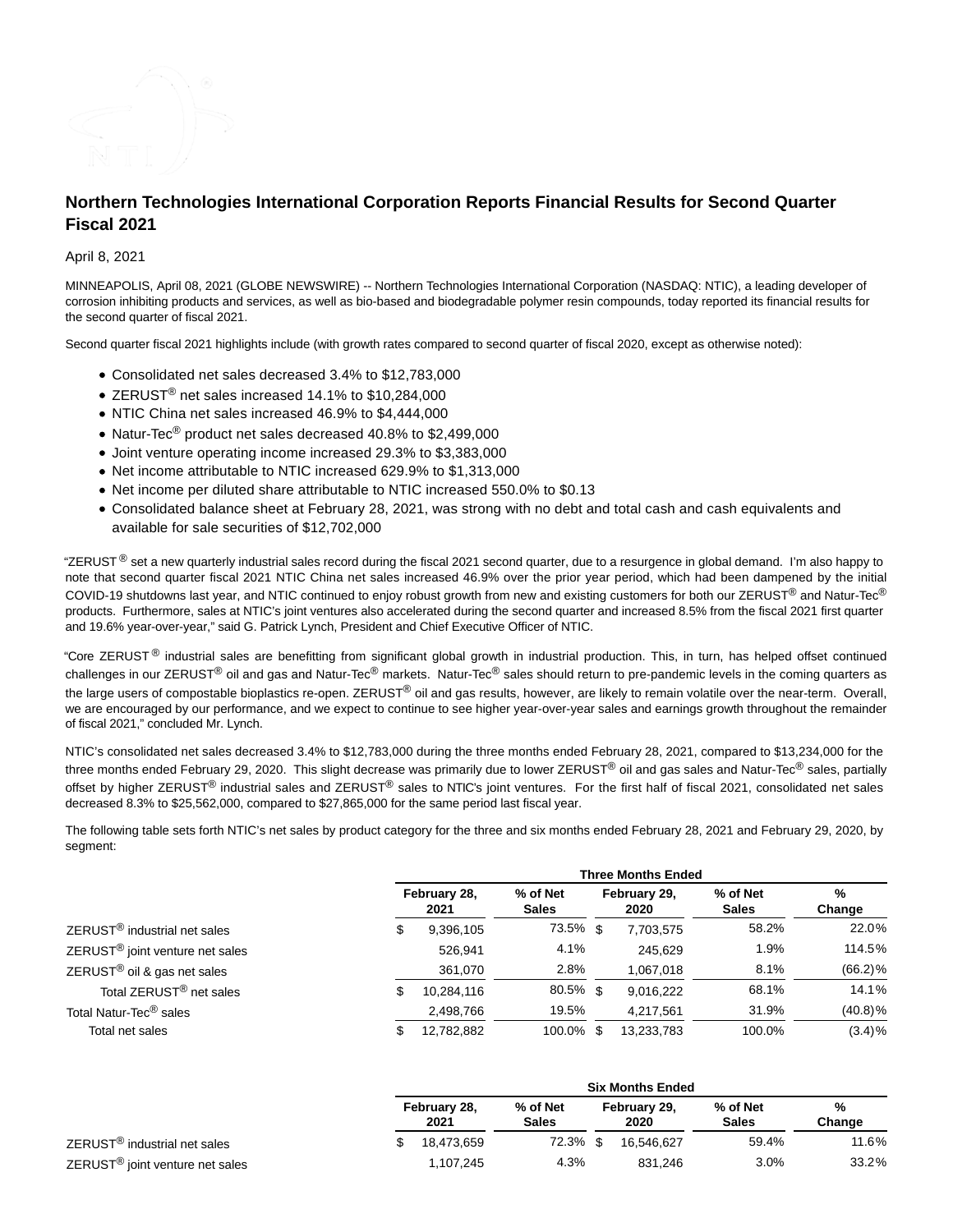| $ZERUST^{\circledR}$ oil & gas net sales | 923.763    | $3.6\%$     | 1.587.862  | 5.7%   | $(41.8)\%$ |
|------------------------------------------|------------|-------------|------------|--------|------------|
| Total ZERUST <sup>®</sup> net sales      | 20.504.667 | $80.2\%$ \$ | 18.965.734 | 68.1%  | 8.1%       |
| Total Natur-Tec <sup>®</sup> sales       | 5.057.327  | 19.8%       | 8.899.449  | 31.9%  | $(43.2)\%$ |
| Total net sales                          | 25.561.994 | 100.0% \$   | 27.865.183 | 100.0% | (8.3)%     |

NTIC's joint venture operating income was \$3,383,000 during the three months ended February 28, 2021, compared to joint venture operating income of \$2,617,000 during the three months ended February 29, 2020. This \$766,000 increase was attributable to an increase in total net sales of the joint ventures as fees for services provided to joint ventures are primarily a function of the net sales of NTIC's joint ventures, which were \$29,058,000 during the three months ended February 28, 2021, compared to \$24,289,000 for the three months ended February 29, 2020. Year-to-date, NTIC's joint venture operating income was \$6,545,000, compared to joint venture operating income of \$5,269,000 during the six months ended February 29, 2020. Net sales of NTIC's joint ventures were \$55,836,000 during the six months ended February 28, 2021, compared to \$49,750,000 for the six months ended February 29, 2020.

Operating expenses, as a percent of net sales, for the second quarter of fiscal 2021 were 45.9%, compared to 48.8% for the same period last fiscal year. This decrease was primarily a result of lower selling and general and administrative expenses. Year-to-date, operating expenses, as a percent of net sales, were 46.1%, compared to 44.4% for the same period last fiscal year.

Net income attributable to NTIC for the second quarter of fiscal 2021 increased to \$1,313,000, or \$0.13 per diluted share, from \$180,000, or \$0.02 per diluted share, for the same period last fiscal year. Net income attributable to NTIC for the first half of fiscal 2021 increased to \$2,575,000, or \$0.26 per diluted share, from \$1,392,000, or \$0.15 per diluted share, for the same period last fiscal year.

NTIC's consolidated balance sheet remains strong, with no debt, and working capital of \$29,471,000 at February 28, 2021, including \$6,789,000 in cash and cash equivalents and \$5,913,000 in available for sale securities, compared to \$27,105,000 at August 31, 2020, including \$6,403,000 in cash and cash equivalents and \$5,545,000 in available for sale securities.

At February 28, 2021, the Company had \$24,860,000 of investments in joint ventures, of which over \$12,134,000, or 48.8%, was cash, with the remaining balance mostly made up of other working capital.

### **Conference Call and Webcast**

NTIC will host a conference call today at 8:00 a.m. Central Time to review its results of operations for the second quarter of fiscal 2021 and its outlook, followed by a question and answer session. The conference call will be available to interested parties through a live audio webcast available through NTIC's website at www.ntic.com or https://ntic.gcs-web.com/events-presentations where the webcast will be archived and accessible for at least 12 months. The dial-in number for the conference call is (877) 670-9776 and the confirmation code is 6287462.

### **About Northern Technologies International Corporation**

Northern Technologies International Corporation develops and markets proprietary environmentally beneficial products and services in over 60 countries either directly or via a network of subsidiaries, joint ventures, independent distributors and agents. NTIC's primary business is corrosion prevention marketed primarily under the ZERUST® brand. NTIC has been selling its proprietary ZERUST® rust and corrosion inhibiting products and services to the automotive, electronics, electrical, mechanical, military and retail consumer markets for over 40 years and in recent years has targeted and expanded into the oil and gas industry. NTIC offers worldwide on-site technical consulting for rust and corrosion prevention issues. NTIC's technical service consultants work directly with the end users of NTIC's products to analyze their specific needs and develop systems to meet their technical requirements. NTIC also markets and sells a portfolio of bio-based and biodegradable polymer resins and finished products marketed under the Natur-Tec<sup>®</sup> brand.

### **Forward-Looking Statements**

Statements contained in this release that are not historical information are forward-looking statements within the meaning of the Private Securities Litigation Reform Act of 1995. Such statements include NTIC's expectations that its Natur-Tec® sales should return to pre-pandemic levels in the coming quarters as the large users of compostable bioplastics re-open, that its ZERUST® oil and gas results, are likely to remain volatile over the near-term and that it will continue to see higher year-over-year sales and earnings growth throughout the remainder of fiscal 2021 and other statements that can be identified by words such as "believes," "continues," "expects," "anticipates," "intends," "potential," "outlook," "will," "may," "would," "should," "guidance" or words of similar meaning, the use of future dates and any other statements that are not historical facts. Such forwardlooking statements are based upon the current beliefs and expectations of NTIC's management and are inherently subject to risks and uncertainties that could cause actual results to differ materially from those projected or implied. Such potential risks and uncertainties include, but are not limited to, in no particular order: the effects of the COVID-19 pandemic on NTIC's business and operating results; the ability of NTIC to continue to pay dividends; the effect of economic uncertainty and trade disputes; NTIC's dependence on the success of its joint ventures and fees and dividend distributions that NTIC receives from them; NTIC's relationships with its joint ventures and its ability to maintain those relationships; NTIC's dependence on its joint venture in Germany in particular due to its significance and the effect of a termination of this or its other joint ventures on NTIC's business and operating results; the ability of NTIC China to achieve significant sales; costs and expenses incurred by NTIC in connection with its ongoing litigation against its former Chinese joint venture partner; the effect of the United Kingdom's exit from the European Union, economic slowdown and political unrest; risks associated with NTIC's international operations; exposure to fluctuations in foreign currency exchange rates and tariffs, including in particular the Euro compared to the U.S. dollar; the health of the U.S. and worldwide economies, including in particular the U.S. automotive industry; the level of growth in NTIC's markets; NTIC's investments in research and development efforts; acceptance of existing and new products; timing of NTIC's receipt of purchase orders under supply contracts; variability in sales to customers in the oil and gas industry and the effect on NTIC's quarterly financial results; increased competition; the costs and effects of complying with changes in tax, fiscal, government and other regulatory policies, including the new tax reform law, which could result in a write-down of our deferred tax assets, and rules relating to environmental, health and safety matters; pending and potential litigation; and NTIC's reliance on its intellectual property rights and the absence of infringement of the intellectual property rights of others. More detailed information on these and additional factors which could affect NTIC's operating and financial results is described in the Company's filings with the Securities and Exchange Commission, including its most recent annual report on Form 10-K for the fiscal year ended August 31, 2020 and subsequent quarterly reports on Form 10-Q. NTIC urges all interested parties to read these reports to gain a better understanding of the many business and other risks that the Company faces. Additionally, NTIC undertakes no obligation to publicly release the results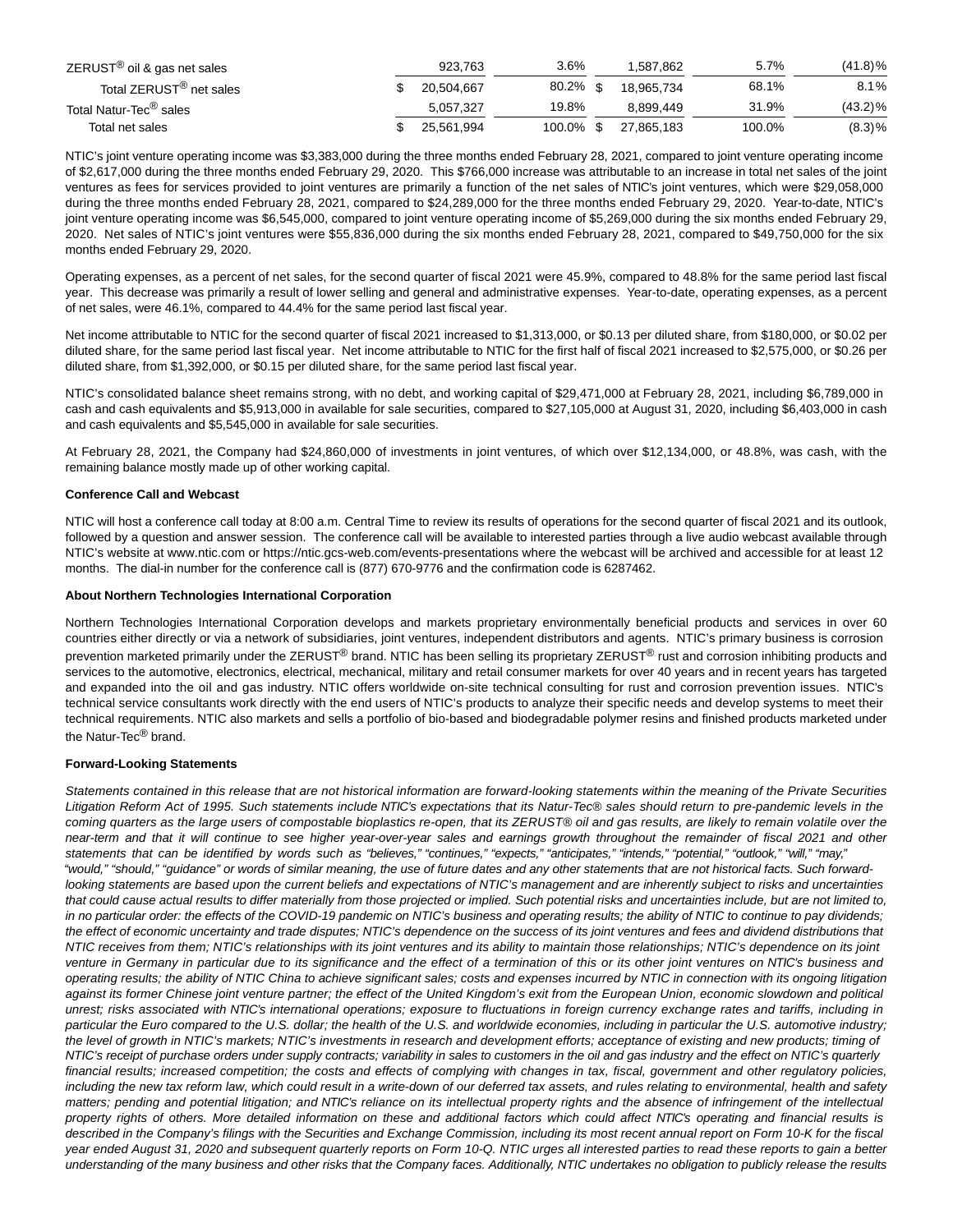of any revisions to these forward-looking statements, which may be made to reflect events or circumstances occurring after the date hereof or to reflect the occurrence of unanticipated events.

### **NORTHERN TECHNOLOGIES INTERNATIONAL CORPORATION AND SUBSIDIARIES CONSOLIDATED BALANCE SHEETS AS OF FEBRUARY 28, 2021 (UNAUDITED) AND AUGUST 31, 2020 (AUDITED)**

|                                                                                                                                                 | <b>February 28, 2021</b> | August 31, 2020             |
|-------------------------------------------------------------------------------------------------------------------------------------------------|--------------------------|-----------------------------|
| <b>ASSETS</b>                                                                                                                                   |                          |                             |
| <b>CURRENT ASSETS:</b>                                                                                                                          |                          |                             |
| Cash and cash equivalents                                                                                                                       | \$<br>6,788,535          | 6,403,032<br>\$             |
| Available for sale securities                                                                                                                   | 5,913,480                | 5,544,722                   |
| Receivables:                                                                                                                                    |                          |                             |
| Trade excluding joint ventures, less allowance for doubtful accounts of \$100,000 as of February<br>28, 2021 and \$90,000 as of August 31, 2020 | 10,286,535               | 8,072,212                   |
| Trade joint ventures                                                                                                                            | 448,021                  | 475,900                     |
| Fees for services provided to joint ventures                                                                                                    | 1,315,876                | 927,286                     |
| Income taxes                                                                                                                                    | 289,104                  | 19,907                      |
| Inventories                                                                                                                                     | 11,210,584               | 10,961,796                  |
| Prepaid expenses                                                                                                                                | 1,270,453                | 797,495                     |
|                                                                                                                                                 | 37,522,588               | 33,202,350                  |
| Total current assets                                                                                                                            |                          |                             |
| PROPERTY AND EQUIPMENT, NET                                                                                                                     | 7,144,909                | 7,110,789                   |
| OTHER ASSETS:                                                                                                                                   |                          |                             |
| Investments in joint ventures                                                                                                                   | 24,860,148               | 24,090,826                  |
| Deferred income taxes                                                                                                                           | 215,184                  | 209,729                     |
| Patents and trademarks, net                                                                                                                     | 776,405                  | 802,006                     |
| Operating lease right of use asset                                                                                                              | 596,935                  | 658,788                     |
| Total other assets                                                                                                                              | 26,448,672               | 25,761,349                  |
| <b>Total assets</b>                                                                                                                             | \$<br>71,116,169         | \$<br>66,074,488            |
| <b>LIABILITIES AND EQUITY</b>                                                                                                                   |                          |                             |
| <b>CURRENT LIABILITIES:</b>                                                                                                                     |                          |                             |
| Accounts payable                                                                                                                                | \$<br>4,394,539          | 3,205,241<br>\$             |
| Income taxes payable                                                                                                                            | 623,960                  | 310,922                     |
| Accrued liabilities:                                                                                                                            |                          |                             |
| Payroll and related benefits                                                                                                                    | 1,829,991                | 1,314,978                   |
| Other                                                                                                                                           | 975,780                  | 880,118                     |
| Current portion of operating lease                                                                                                              | 226,979                  | 386,345                     |
| <b>Total current liabilities</b>                                                                                                                | 8,051,249                | 6,097,604                   |
| LONG-TERM LIABILITIES:                                                                                                                          |                          |                             |
| Operating lease, less current portion                                                                                                           | 369,956                  | 272,443                     |
| Total long-term liabilities                                                                                                                     | 369,956                  | 272,443                     |
| <b>COMMITMENTS AND CONTINGENCIES</b>                                                                                                            |                          |                             |
| EQUITY:                                                                                                                                         |                          |                             |
| Preferred stock, no par value; authorized 10,000 shares; none issued and outstanding                                                            |                          |                             |
| Common stock, \$0.02 par value per share; authorized 15,000,000 shares as of November 30,                                                       | 182,093                  |                             |
| 2020 and August 31, 2020; issued and outstanding 9,104,636 and 9,099,990, respectively                                                          |                          | 182,000                     |
| Additional paid-in capital                                                                                                                      | 17,793,646               | 17,415,043                  |
| Retained earnings                                                                                                                               | 44,455,982               | 42,472,810                  |
| Accumulated other comprehensive loss                                                                                                            | (2,969,563)              | (3,410,438)                 |
| Stockholders' equity                                                                                                                            | 59,462,158               | 56,659,415                  |
| Non-controlling interests                                                                                                                       | 3,232,806                | 3,045,026                   |
| Total equity                                                                                                                                    | 62,694,964               | 59,704,441                  |
| Total liabilities and equity                                                                                                                    | 71,116,169               | $\frac{1}{2}$<br>66,074,488 |

**NORTHERN TECHNOLOGIES INTERNATIONAL CORPORATION AND SUBSIDIARIES CONSOLIDATED STATEMENTS OF OPERATIONS (UNAUDITED) FOR THE THREE AND SIX MONTHS ENDED FEBRUARY 28, 2021 AND FEBRUARY 29, 2020**